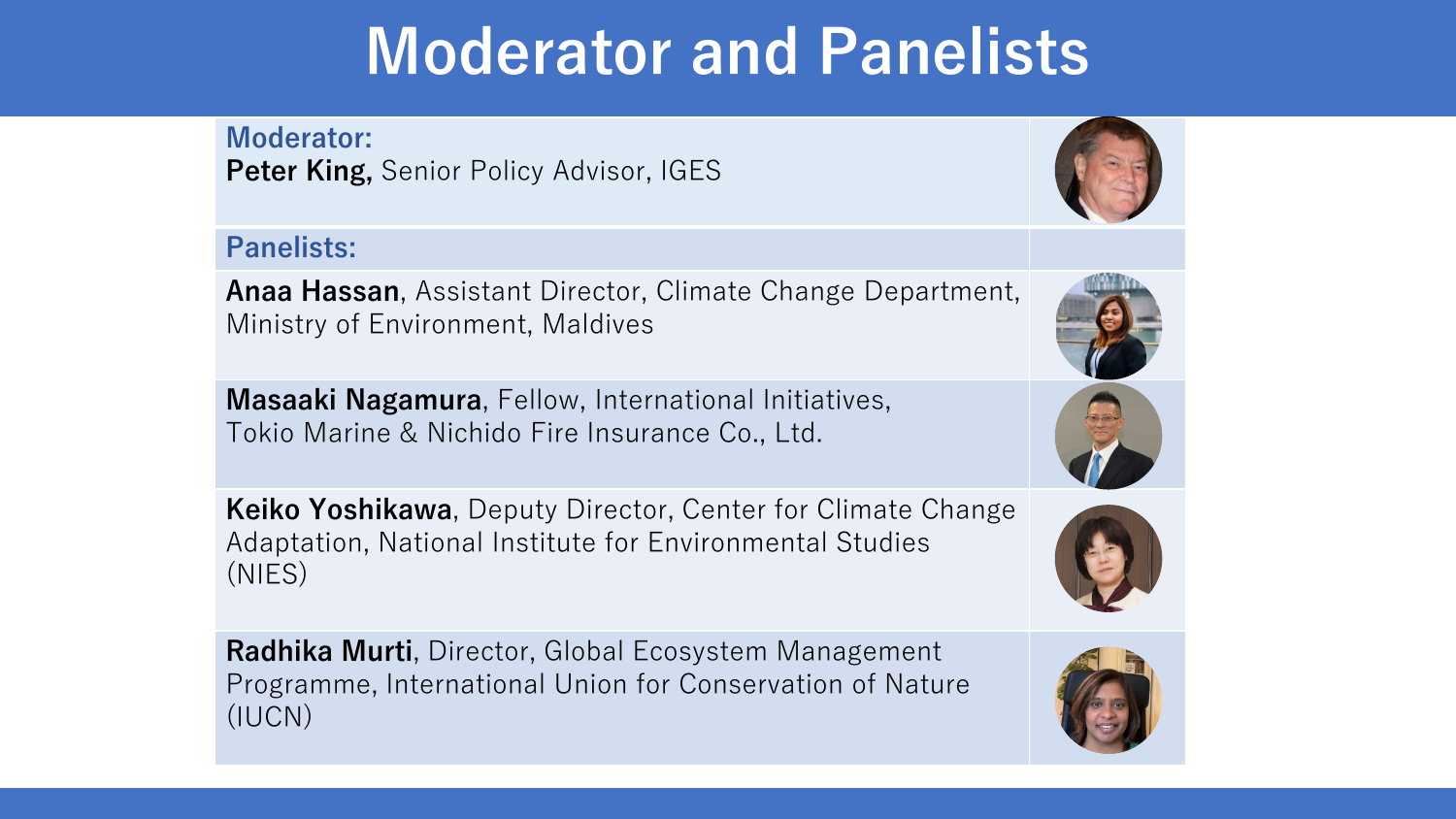### **Purpose**

### **Overarching theme:**

**Enhance socioeconomic resilience through the integration of climate change adaptation and disaster risk reduction measures.**

### **Purpose of the panel:**

**Identify concrete measures, science-based tools, or platforms that enable scientific knowledge to be linked with practical application plus capacity building needs in the Asia-Pacific region.**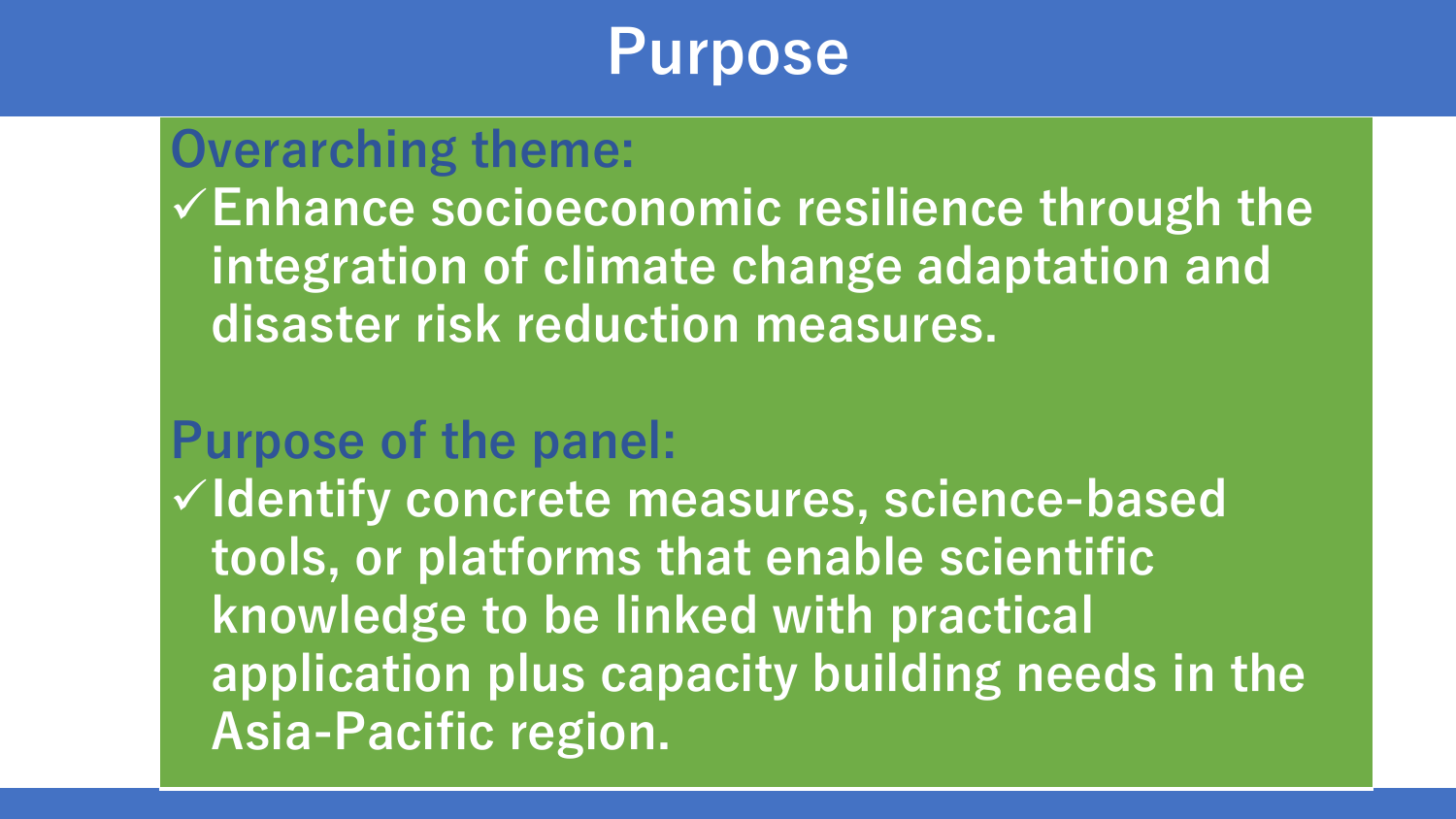# **Questions**

#### **Q1:**

**Status and challenges for linking scientific knowledge to strengthening socio-economic resilience to climate-related disasters, from the view point of each sector, National Government, Private Sector, Scientific Organization, and International Organization.** 

#### **Q2:**

**What do you expect from adaptation platforms like APAN and AP-PLAT to help countries in the Asia-Pacific region to implement the concept of "CA x DRR" and Adaptive Recovery and build a social economy that is resilient to climate change? Also what can Japan do in this regard?**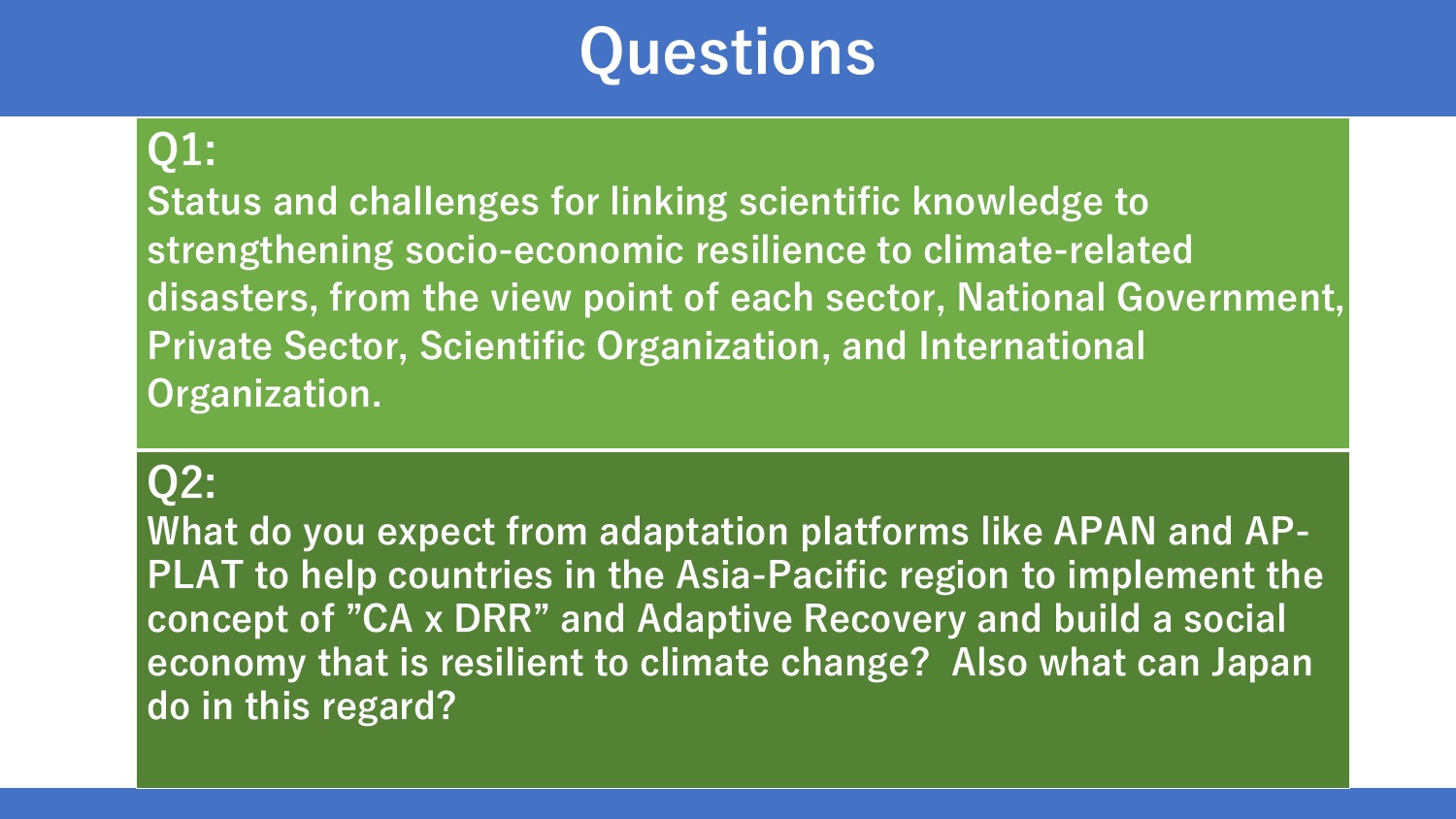### **IGES actions for the integration of CCA and DRR (1)**



County level Impact

assessment quideline

AP-PLAT Hub (ex. Thailand)

Training for research project proposal